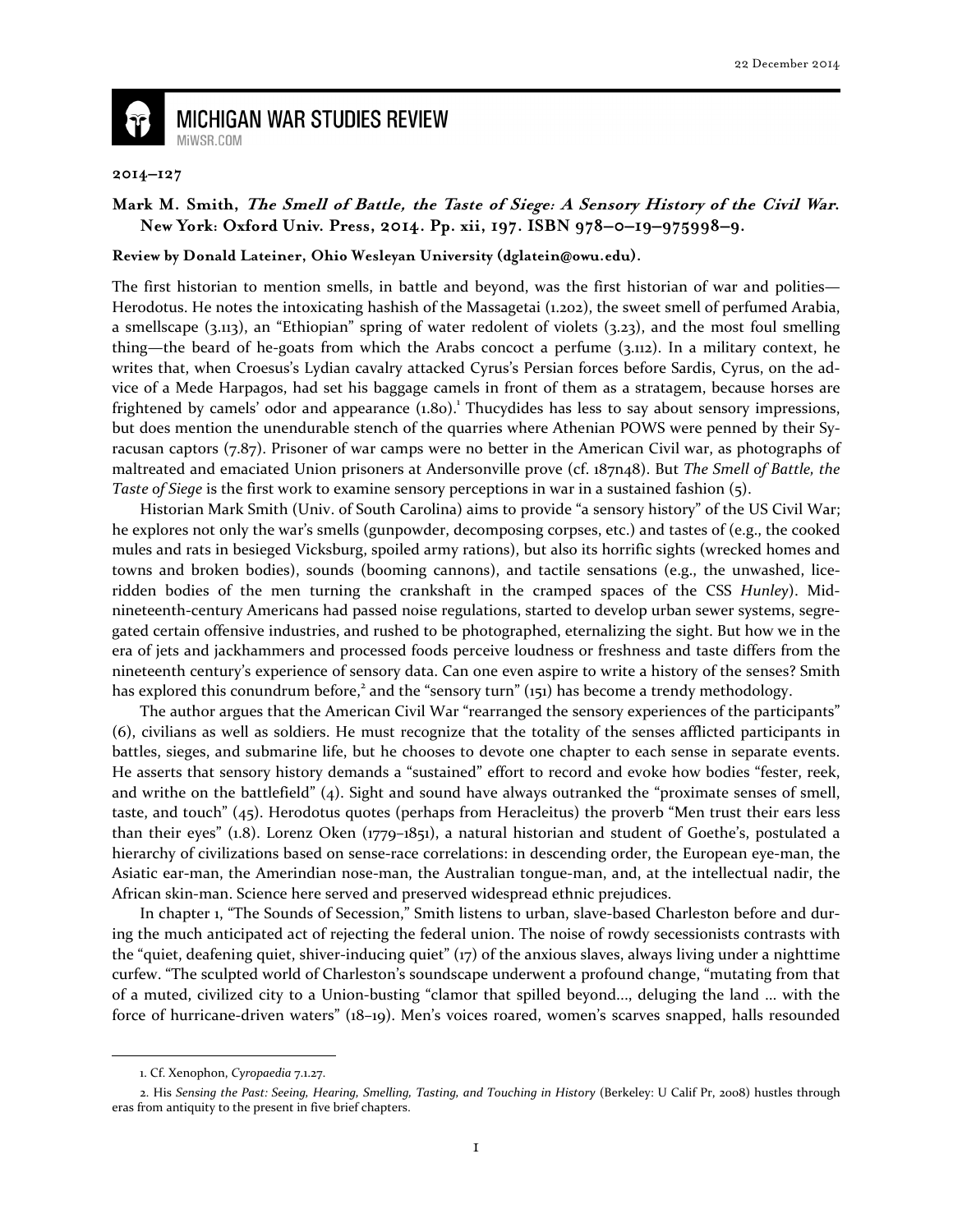with applause (23), when the leaders signed the ordinance of secession. To his credit, Smith depends on contemporary records of sounds and tastes, rather than imagining them.

Union commander Maj. Robert Anderson faced the ever louder, chuntering voices of Charleston before moving his too few troops to the relative safety of Fort Sumter. Smith emphasizes the all-enveloping noise of rebel and Union guns starting on 12 April 1861. After the fort's surrender, "the whole shore rang with the glad shouts of thousands" (160n67). The "loudest four years on American soil" (38) had begun in earnest.

Smith begins chapter 2, "Eyeing First Bull Run" (21 July 1861), like all the others, with a vignette of a specific person's situation before the big picture unrolls: in this case, the fatal if unsurprising dependence on the eye, fostered by the military training of generals Irvin McDowell and P.T.G. Beauregard (nomen omen). Stonewall Jackson on this day was better at using both ears and eyes in anticipating the enemy. "Battle muddled the senses generally" (46). Sight misled disoriented men and officers obtunded by musketry flashes, cannon smoke, dust clouds of marchers, and the firing of troops hidden in thickets or uneven terrain or mustered on manmade cuts and Virginia's hills. The other senses, especially in green troops, were overtaxed by whistling bullets, sulfurous air, and the screams of stricken beasts and wounded men. Most soldiers were untested before this battle fought only some twenty-five miles from Washington;<sup>3</sup> many civilians on both sides took in the spectacle. The lack of consistent uniforms at this early moment in the four-year war made it difficult for both spectators and soldiers to distinguish friend from foe. Some Union men wore gray (e.g., the 69th New York regiment), and some Confederates wore blue, not as a deliberate tactic,<sup>4</sup> but because they had only the clothing provided to their ragtag local militias years before. Some units sported colors belonging to neither side, including the soi-disant Zouaves of the 14th Brooklyn regiment, whom Stonewall Jackson dubbed "red-legged devils"!

The commanders anticipated but did not solve the problem of whether to order their men to fire on other troops dressed in the same colors. Workarounds included white armbands, hand gestures, watchwords, feathers in hats, and even a gesture—"right hand on forehead, palm out, with the word 'Sumter' [written on it]" (60)—a short-range response that failed miserably. Union casualties and panic eventually erased any visual order and confidence. The postmortems by both sides agreed that confusion over uniform colors yielded the raucous outcome of Confederate victory (63).

Union nurse "Cornelia Hancock's Sense of Smell," comes into play in chapter 3, on Gettysburg, her first battle.<sup>5</sup> The smell of peaches ripening and new mown hay before 1 July 1863 gave way to horrible sights, sounds, and stenches in the following hot spell—lurid corpses,<sup>6</sup> gangrenous wounded flesh, hundreds of horse carcasses.<sup>7</sup> On the third day of battle, the wounded lay "upon heaps of manure, reeking with rain, tormented by vermin" (76). Given the country's deficiencies, even in peacetime, in urban sanitation and environmental deodorization,<sup>8</sup> the fields around Gettysburg stank of putrefaction until the first frost.<sup>9</sup>

 $\overline{\phantom{0}}$ 

<sup>3.</sup> The book's three maps (Charleston Harbor, First Bull Run, and Vicksburg) are greatly reduced, virtually illegible reproductions of Civil War-era prints. The marginally better sixteen "figures," too, are drawn from contemporary prints and photographs. It is disappointing that so respected a publisher as Oxford University Press has often seen fit to spare only a half page or less per map or figure in a book with a  $6.5"x4"$  trim size.

<sup>4.</sup> Spies, both male and female, on both sides did employ visual deceptions.

<sup>5.</sup> Smith might have alluded to historiography's most famous facial protuberance, immortalized in Blaise Pascal's physiognomic hypothesis: "Had Cleopatra's nose been shorter, the whole face of the world would have changed." See Daniel Boorstin, Cleopatra's Nose: Essays on the Unexpected (NY: Vintage, 1994). In any event, the Ptolemaic queen's coinage attests to her imposing nasal endowment.

<sup>6.</sup> Smith incorrectly states that "about 10,000 Americans died in that roughly one-hour interval" (74), i.e., of Pickett's Charge. A little less than eight thousand were killed during the whole of the three-day battle. See John W. Busey and David G. Martin, Regimental Strengths and Losses at Gettysburg, 4th ed. (Hightstown, NJ: Longstreet House, 2005).

<sup>7.</sup> Fig. 3.3 reproduces a Timothy O'Sullivan photograph, "Dead Horses of Bigelow's (Ninth Massachusetts) Battery, 1863."

<sup>8.</sup> Smith provides a useful bibliography (169n30) on nineteenth-century attitudes towards smell, which reflected the Victorian age determination to conquer the stink of cities and even households with a cleanliness symbolizing godliness, decency, and an immutable social order.

<sup>9.</sup> Smith mentions, without elaborating, the use of "stink ball" shells containing ether and guano.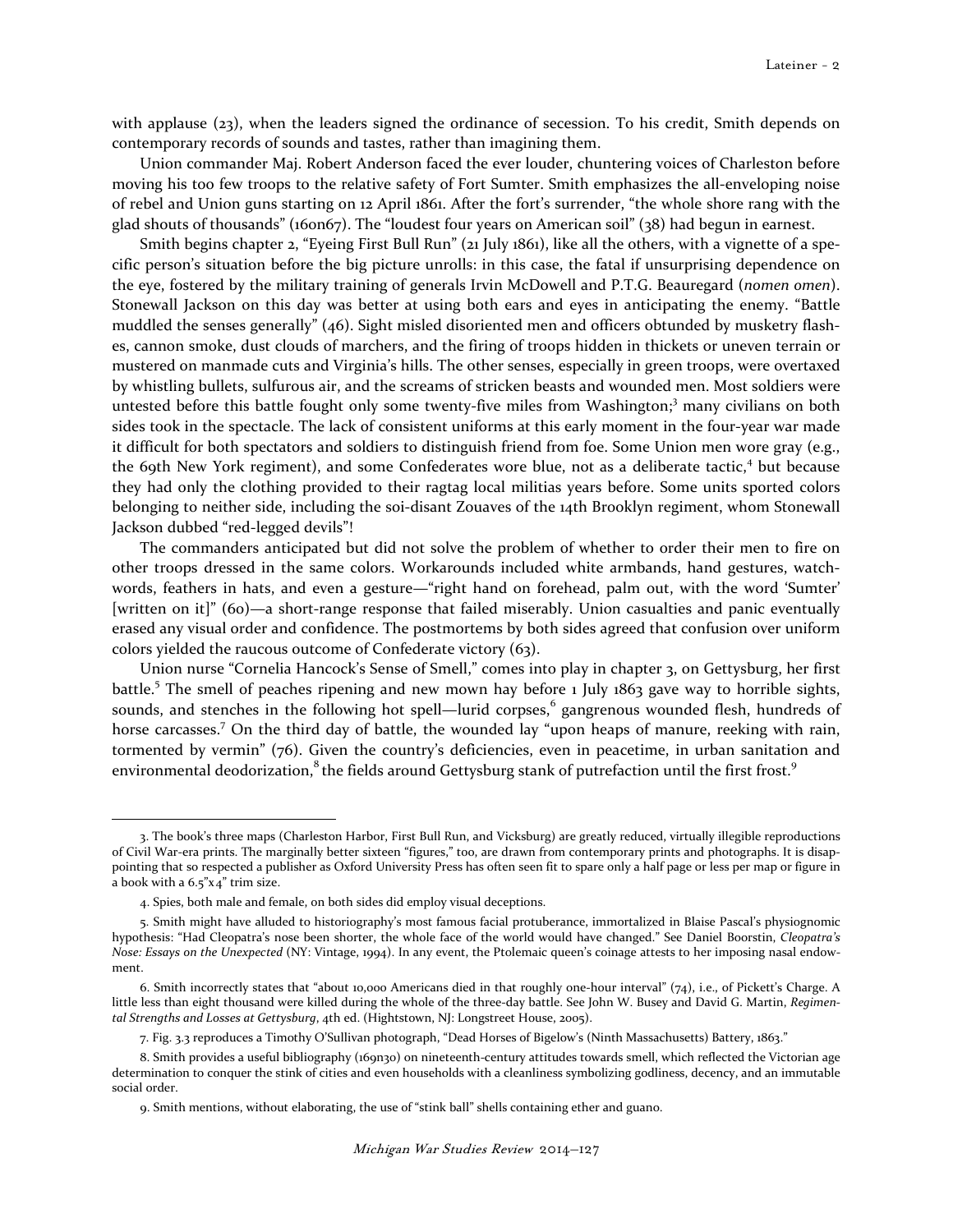Chapter 4, "The Hollowing of Vicksburg," concerns the seven-week siege and bombardment of the city, which ended on the Fourth of July 1863. High above the banks of the Mississippi, this center of commerce (rail yards, slave pens) and industry (cotton gins), the South's last stronghold on the internal supply line of the river, presented an alluring chokepoint to Federal forces troops trying to bisect the Confederacy. Gen. Ulysses S. Grant strove to starve the enemy into submission, and starve they did, despite Confederate Gen. John Pemberton's careful measures to stockpile reserves. Some rebels thought Pemberton's ultimate surrender was the result of treason or gross incompetence. Smith's focus is, understandably, on the good food available at this critical entrepôt before and during the war, until its forced resort to tasteless and eventually repulsive food as the siege wore on. He reports menus from fancy restaurants, featuring vegetables, fish, and meats, fine European wines, fruits, and desserts—for affluent whites only, of course.<sup>10</sup> Many steamboats had, in former days, stocked up on "delectable goodies" (88) at Vicksburg. Smith observes that, in the midnineteenth century, taste indexed social class, and only the educated had refined palates. (He says little about the white working classes here or elsewhere in the book.)

Military sieges had been rare in the New World before 1861. But Grant's successful sieges prompted Mark Twain to compare the general's Memoirs to Julius Caesar's Gallic War Commentaries;<sup>n</sup> both commanders excelled in psychological warfare. Sieges degraded all gustatory sophistication and conventions of the urban South. Grant's strangulation of Vicksburg lasted from 25 May to Independence Day. His thirtyfive thousand soldiers subsisted on the crops of surrounding farms, humiliating the planters and allowing no one out of the city, except for a few able-bodied African-Americans. Smith details the cave and tunnel digging of the bombarded city-dwellers, and the counter-mining by Union forces in Vicksburg's soft soil. It was not so easy for the white urban cavemen and women to keep the races segregated in the city's bomb shelters. Both sides were eating poorly, but the Union soldiers' bad water and sowbelly were preferable to no water and rat meat.

Like the Spartans at Plataea (429–427 BCE) or the Romans at Saguntum (219 BCE), where it was rumored that parents had eaten their children, Grant created a human behavioral sink at Vicksburg, a community where the very soldiers defending the city increased its suffering by the addition of twelve thousand more mouths to feed. Joyless mastication replaced the feasts of recent yore. One girl ate her pet bird; others ate frogs, mules, and cats; the price of rats rose as "demand ... apparently outpaced supply" (105). Ugly odors of rotting cattle and pets dampened civilian hunger. After the surrender, it was learned that Pemberton had hoarded vast reserves of food for his army, reserves still untouched when he surrendered because he despaired of help penetrating Union lines. Confederate troops and civilians hated their commander as much as the victorious Yankees. The chapter closes with a lame foodways pun: the South would soon be eating humble pie  $(114)$ .

Chapter 5, "The Hunley's Impact," describes the sinking of the USS Housatonic with three hundred crewmen on 17 February 1864. The hull of the attacking, forty-foot long Confederate sub H.L. Hunley was four feet in height and forty-two inches in width. This made for a brutal underwater compaction of the eight strong men who supplied the sweaty motor power. At least two previous volunteer crews had died of suffocation in trials of the submersed ironclad. A third team was sent out of Charleston harbor to break the Union blockade.<sup>12</sup>

The book's epilogue explores Gen. William T. Sherman's intent during his march to the sea to "stun their [Georgians'] senses, throwing them back into the howling-wilderness past that white Southerners fancied they had long left behind" (135). His sixty thousand filthy, often barefoot troopers cut a sixty-mile-wide

 $\overline{a}$ 

<sup>10.</sup> The diet of blacks, by contrast, was "distinctly impoverished, ... numbingly bland, ... nutritionally feeble, frequently monotonous" (90).

<sup>11.</sup> Admittedly, Twain was acting as de facto agent, marketing director, and publicist for Grant, who won his race against time to provide financial security for his family by completing his memoirs before succumbing to throat cancer in 1885. See Charles Bracelen Flood, Grant's Final Victory: Ulysses S. Grant's Heroic Last Year (Cambridge, MA: Da Capo, 2011). Caesar's account of his two-way siege of Alesia and capture of Vercingetorix (52 BCE) appears in book 7 of the Gallic Wars.

<sup>12.</sup> For more information on the vessel, recovered in 2000, see the Friends of the Hunley website – www.miwsr.com/rd/1429.htm.